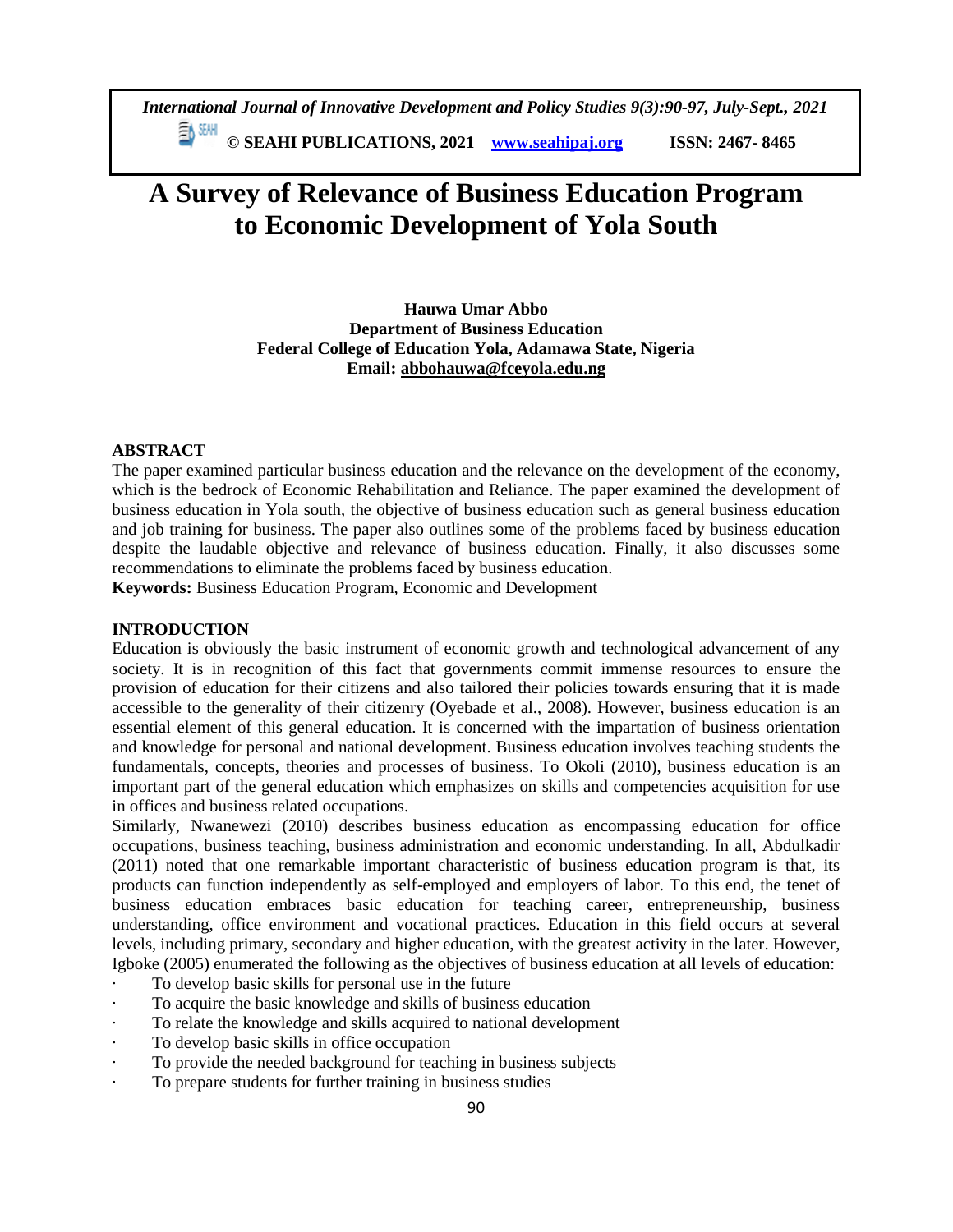To provide orientation and basic skills with which to start a life of work for those who may not undergo further training For education to really serve as a veritable vehicle for socioeconomic growth and development as well as for the actualization of these lofty objectives of business education in tandem, educational institutions and its systems must function optimally in relation to its set standards. Historically, business education did not come about in Nigeria through government, but through the individual initiative of a few Nigerian entrepreneurs. Such individuals were quick to realize the importance of business education not only to their personal, but also to national economic growth and development. As a matter of fact, prior to Nigeria's independence and 10 years after, business teacher education, like other vocational and technical education disciplines, was not given any thought in Nigerian teacher education curricula. This is not to say that the Colonial educational administrators did not recognize the importance of this form of teacher education. As reported by Ekpenyong (1992), some form of business and technical teacher education programme was introduced in the curricula of Higher College, Yaba (1932-47), and of Nigerian College of Arts, Science and Technology (1954-61).

Business education exposes students to different ways of being innovative; It also facilitates Job Competence, as well as development of understanding for vocational opportunities available in the field of business. Entrepreneurship without adequate education, knowledge and skills, usually leads to failure. Judging by the figures that are coming out of the Education Ministry. In the last few years, at least 60% of graduates are not able to get employment immediately which does not encourage economic growth (Lawal 2005). Because of that, people go into one entrepreneurial venture or another, but unfortunately, they have not been adequately prepared to face the attendant challenges in business. Now it has become necessary to incorporate Business education into the curriculum in order to prepare our graduates for selfemployment.

## **Statement of the Problem**

Business Education is a type of training which, while playing its part in the achievement of the general aims of education on any given level, has its primary objective as the preparation of people to enter into a career, to render efficient service and to advance from their present level of employment to higher levels which always have significance effect on the economic development (Osuala 2003). Basic Business Education affords to every individual an opportunity to develop the skills, abilities and understanding that will enable him to handle competently his personal business affairs; to develop an understanding of the vocational opportunity available in the broad field of business and to assume his citizenship responsibilities through enlightened participation in, as well as an understanding and appreciation of the business system (Osuala 2003). Furthermore, Basic Business Education is the broad area of knowledge that deals with the economy. It identifies and explains the role of business as an economic institution and provides content and experience that prepare the individual for effective participation as a citizen and consumer. The researcher is examining the relevance of business education on the economic development of Nigeria.

# **Conceptual Framework in Business Education**

It would be useful to explain certain fundamental concepts and attempt some operational definition of terms, which would be used in this, especially necessary because the terms and concepts used in this work tend to have meanings which vary with different contexts. These are business, business education and economic rehabilitation and reliance.

## **Business**

A business is simply an organization that is formed to produce and supply goods or services to satisfy the needs of people (or consumers as they are more specially known). Sometimes a need in content that is, it exits but can be awakened and turned into sales by using effective marketing. A business sets out to achieve the satisfaction of needs at a profit which is ultimately returned to the owners of the business.

#### **Business Education**

Business education means many things to many people. Some people think that Business refers to the business subjects taught at the secondary school level-such as typewriting, shorthand book-keeping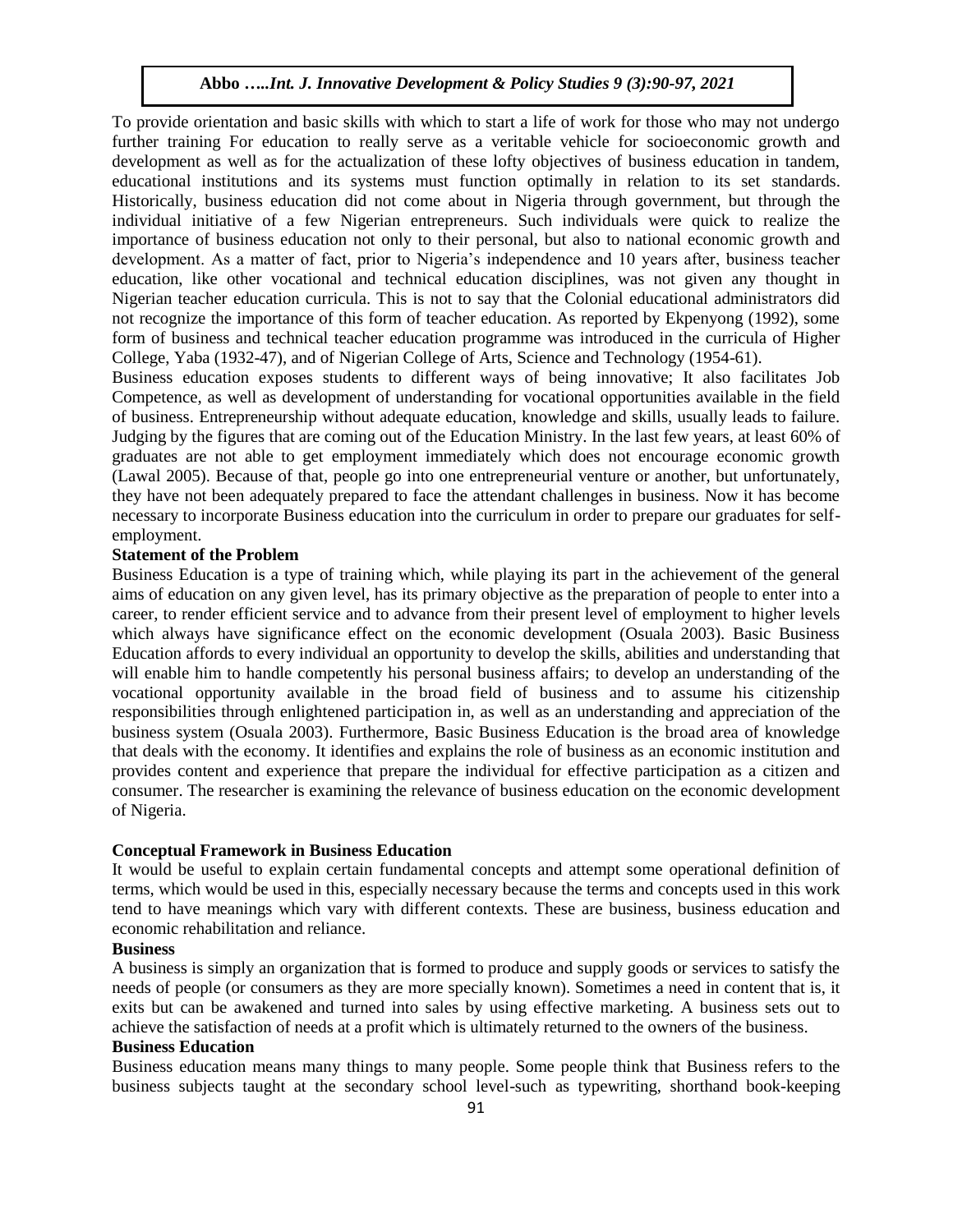business law, and similar other subjects. To others business education is the same as any education for entrance into the business world given at any educational level. Some others consider business education as post secondary education in subject such as accounting, marketing, office administration, secretarial administration, and finance. Still, some consider business education to mean business teacher education, the preparation or in-service education of secondary and post secondary school business teachers. Today we are speaking broadly of business education as that aspect of the total educational programme that provides that knowledge, skills, understanding, and attitudes needed to perform in the business world as producer or consumer of goods and services that business offers. According to Anyaduba (1986). Business Education with the training of the individual for business and about business the former focusing on those who need career in business and the latter is for all students in the entire school system irrespective of their career aspirations. Ulinfun (1991), business education can be categorized into basic business courses, Economics, Commerce, Accounting etc. and secretarial courses, such as shorthand, typewriting etc. and distribution courses like marketing, business management, etc. (Osagie, 1990), views business education as that specialized type of education which by its versatility equips its recipient with the skills, competencies, and attitude, necessary to make him a useful and self-reliant citizen.

## **Economic Rehabilitation and Reliance**

, according to Tadaro (1997) is the process of reconstructing and improving all human lives. He gave three important aspects of development as: raising people's living levels, i.e their income and consumption level of food, medical services, education etc. through relevant economic growth creating conditions conducive to the growth of people's self-esteem through the establishment of social, political and economic systems and institutions which promote human dignity and respect increasing people's freedom to choose by enlarging the range of their choice variables, for example increasing varieties of consumer goods and services. For Nigeria, the national objectives clearly articulated in the second economic rehabilitation and reliance plan provide the criteria against which any development efforts can be assessed an evaluated.

These objectives are all known, since business education and developments are the focus, the objective are:

- 1. A free democratic society;
- 2. A united, strong and self-reliant nation;
- 3. A great and dynamic economy;
- 4. A just and egalitarian society;
- 5. A land of bright and full opportunities for all citizens.

## **Development of Business Education in Nigeria**

The development of Business Education in Nigeria is slow but progressive. Business education has not always been an important phase of education in Nigeria before the take-over of school from the missions by the government. In its early development, it grew as a private responsibility both individually and institutionally. It has its growth in the private business schools. The earliest type of business education was the apprenticeship training of book-keepers. In the United States, the problem of the private business school was limited to instructions in book-keeping supplemented with instructions in arithmetic and penmanship until 1873 when the typewriter as first manufactured on a commercial basis. In Nigeria, before the advent of the white-men, apprenticeship system existed in all known crafts. In the case of book-keeping, an experienced book-keeper would take on an assistant and train him on the job. Gradually, more book-keepers were needed due to the increase in the number and size of businesses, besides the introduction of taxation and government regulations. This made it possible for the business schools to flourish as it provided essential training for business occupations. In the later part of the 19th century, private business schools (commercial schools as they are popularly called) had a virtual monopoly in training the skilled employees needed by all types of organizations and government offices. Indeed, many of the successful business executives of the early 1990s were graduates of private business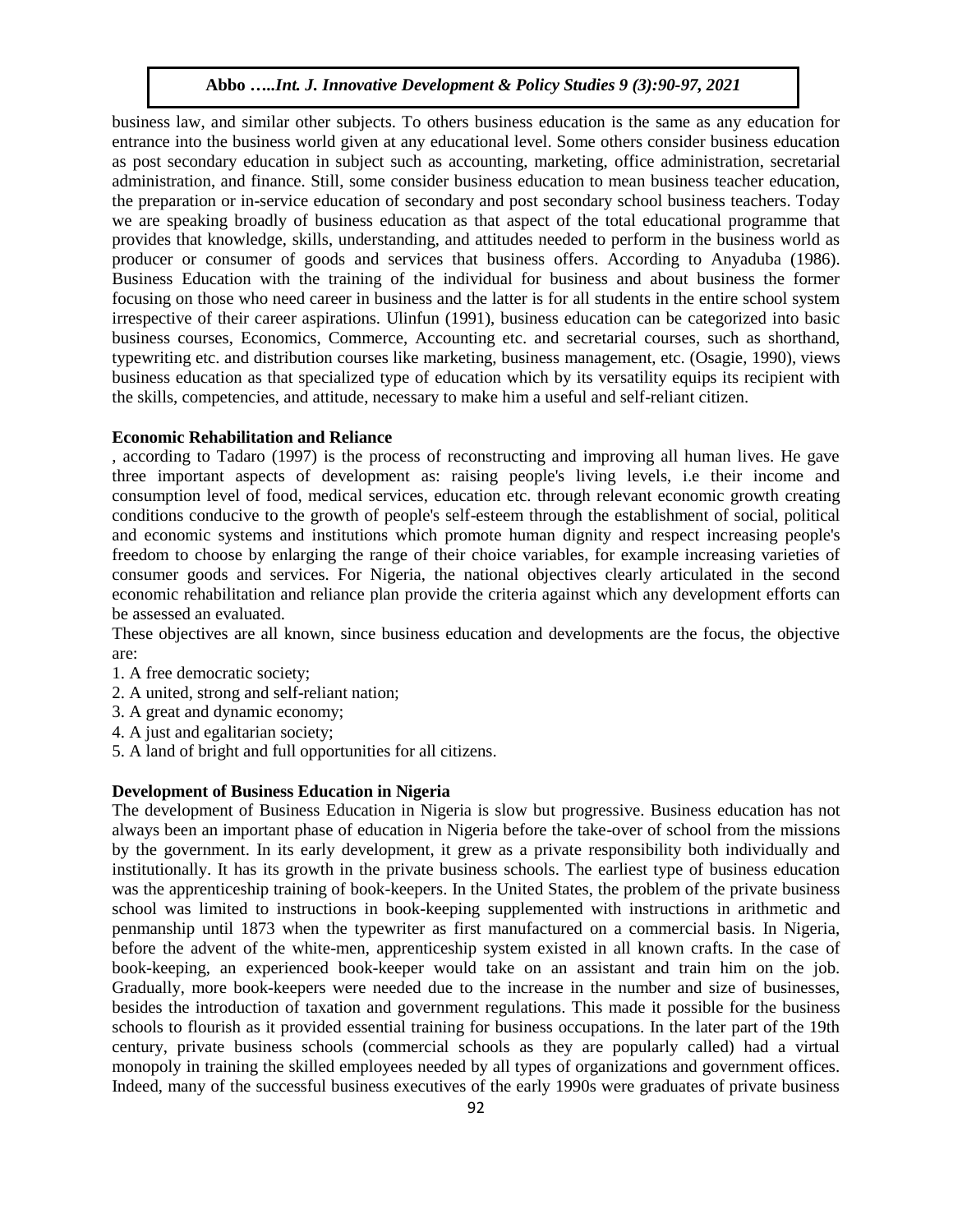schools. Prior to schools existed in all parts of the country for the training of youths and adults for secretarial and clerical duties. When the government took over schools in 1971, most of the business schools were merged with secondary grammar schools. There are emergent shifts in emphasis and orientation towards a more functional approach to secondary education that better fulfils the socioeconomic needs of the nation. With the introduction of the 6-3-3-4 system of education in Nigeria, greater emphasis has been placed on business education. These emphasis covers prevocational business education known as business studies in the Junior Secondary and the vocational business subjects such as shorthand, typewriting, accounting, and commerce in senior secondary schools

# **Vocational Competency**

One major objective of business programme at the secondary school level is to prepare the student for employment in graduation. Such preparation should ensure that the programme graduate are able to adapt to occupational changes. This is informed by the frequent occupational changes occasioned by inventions, economic conditions, legislation and promotion. Invention of many new devices, dozens of old occupations have disappeared and hundreds of new ones emerged. This is much more serious in business office. The automation of office work has caused and will continue to cause considerable change in the office occupations. In these circumstances, business education graduates adapt themselves, through retaining, to the new occupation's created by inventions. Changes in the economic condition also necessitate occupational changes. Depressions throw people out of work, while prosperity (that is, economic boom) brings competition for workers. In each case, there is need to adapt to the new employment situation in order to stay on the job-Legislation also may create or eliminate certain occupations altogether promotion from one job to another position may also mean occupational changes. Since occupational change is normal, and in many cases a desirable condition, it sounds reasonable that the school should do whatever it can to prepare business students for occupation changes. This may be achieved by doing either or all the following: Train the students for more than one vocation. For instance, training a student for bookkeeping as well as stenographic occupations. Stress the fundamentals of each vocational subject, and Develop business economic competency-there is need for a good background in business and economic knowledge and be able to call upon this knowledge to relate it to problems that arise in business

## **Personal Use Competency**

The trend in recent time is that non business major elect business courses or subject for personal use competency that is they study the courses or subject in order to use the knowledge, skills and attitudes for personal purposes. Some of the subjects commonly elected include typewriting, bookkeeping, marketing and management among others. And analysis of all business subjects will show that most of them may be used personally as well as vocationally.

# **Consumer Business Competency**

One .of the cardinal objectives of business education programme is to enable the student assume his role as an effective and intelligent consumer of goods and services offered by business. As a result of this, business educators have an increased responsibility for developing a programme which will lead to the realization of this objective. To this effect, consumer education, which may take the form of a course in consumer goods or a course in consumer economics. Consumer education can be taught at all levels of education- primary, secondary and tertiary. Notwithstanding where consumer education is taught, it should be part of the programme of all students. The business teacher, due to the nature of his training, is in a unique position to contribute to the development of an effective consumer education.

# **Social Economic Competency**

Recently, it is generally accepted that all students need to have an understanding and appreciation of the relevance that business plays in our daily lives. Business education, as a phase of general education is in position to make a major contribution to the development of social and economic competencies by helping students to develop a clear understanding of the national economy..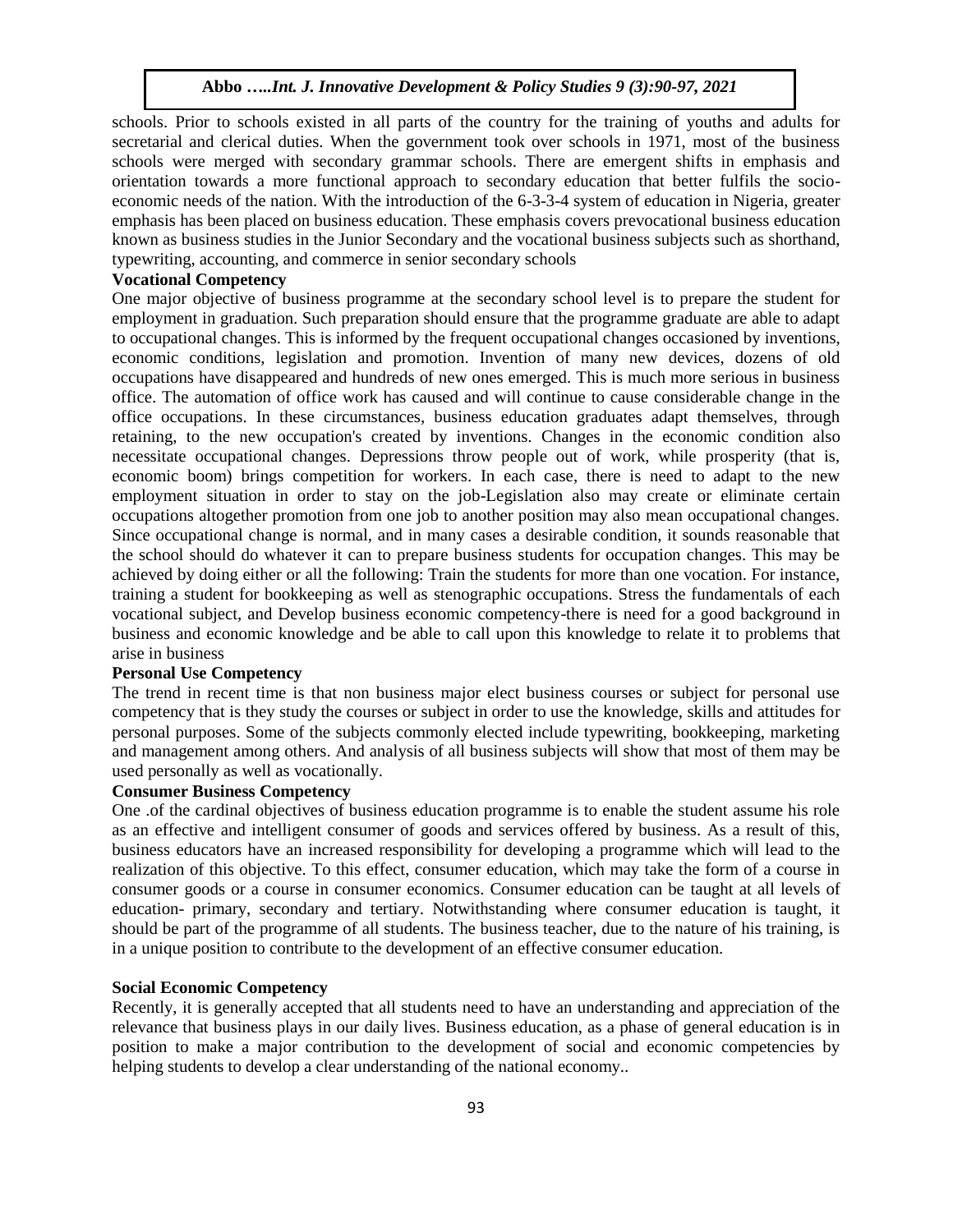1. **The Relevance of Business Education tor Economic Rehabilitation and Reliance** The relevance of business education for Economic Rehabilitation and Reliance cannot be over emphasized. It helps to plan development, that business education in a free enterprise economy as a distinct philosophy geared to effective economic citizenship, personal business competence, and continued refinement and operation of business system (Sapre, 1974). Business recognizes the contributions that education makes to improve organization and procedure and to human relations in general with consumers; labour and government. There is an appreciation in the community in the role of business; freedom of enterprises and right to profit as legitimate aspirations. Business education fosters those values in a free enterprise. In Nigeria, the state takes the initiative to identify national economic goals and adopt-techniques of planned development for achieving these goals.

## 2. **Business Education for Self-employment**

Business Education helps for self-employment, it concerns itself primarily with preparing men and women for employment in business, office and distributive occupations. Continuous increase in employment opportunity. The problem of education unemployment is one manifest of this phenomenon (Eni, 2015). There was also the problems of unidentified philosophy of business education as a guide for economic development. One way of remedying this imbalance between education and employment is to direct educational efforts towards developing skills and attitudes conducive to self-employment

# 3. **Business Education as a Career Orientation**

Business Education offers to every individual, who undertakes vocational capable of yielding saleable skills as self-employed, an opportunity to develop those skills, abilities and understandings that will enable him handle completely his personal business affairs, develop understanding of the vocational opportunities available in the broad field of business; and to assume his citizenship responsibilities through enlightened participation in an understanding and appreciation of the Nigerian enterprise system. It also offers the student who wishes to pursue a career in business an opportunity to develop these skills, abilities and understanding that will enable him to enter or to provide him with occupational intelligence to enable him fit into and find job satisfaction in the labour force of the complex and dynamic national economy.

# 4. **Business Education as the Livewire of the Economy**

Business education is the live wire of national economy and that is an assurance that it will continue to grow tremendously because a graduate of business education stands a great chance of being employed or self employed. Though gainful employment people increase their wage earnings power, acquire more goods and services thereby increasing their standard of living; savings and investment would also emerge, to facilitate economic rehabilitation and reliance.

# 5. **Business Education as the Objectives of Self Reliance**

Business education, is also directed helping students to understand better and to act more intelligently in dealing with the crucial problems that face their country's economy. To deal with these problems intelligently they have an understanding of business economic system. Business education assists students in making the transition from the pursuit of academic training to the reality of active participation in the work force (Erickson, 1975). According to Ulinfin (1986 cited in Halima 2019), rightly pointed out: Business education is training for discipline. It is also training for self-reliance indeed. It is the training of an individual's total person for the business, in business and about business, which teaches him how and when to depend upon himself not only for his economic survival but also for performing social responsibilities.

## 6. **Business Education as the Objectives of Economic Efficiency**

Business education equips individuals with the knowledge of the business world. This ranges from investment opportunities, insurance policies, advertising practices, mode of financial transactions, means of payment, borrowing, to entrepreneurship. According to Anyaduba (1985:86) economic literacy is the right of every citizen which should encompass bodies of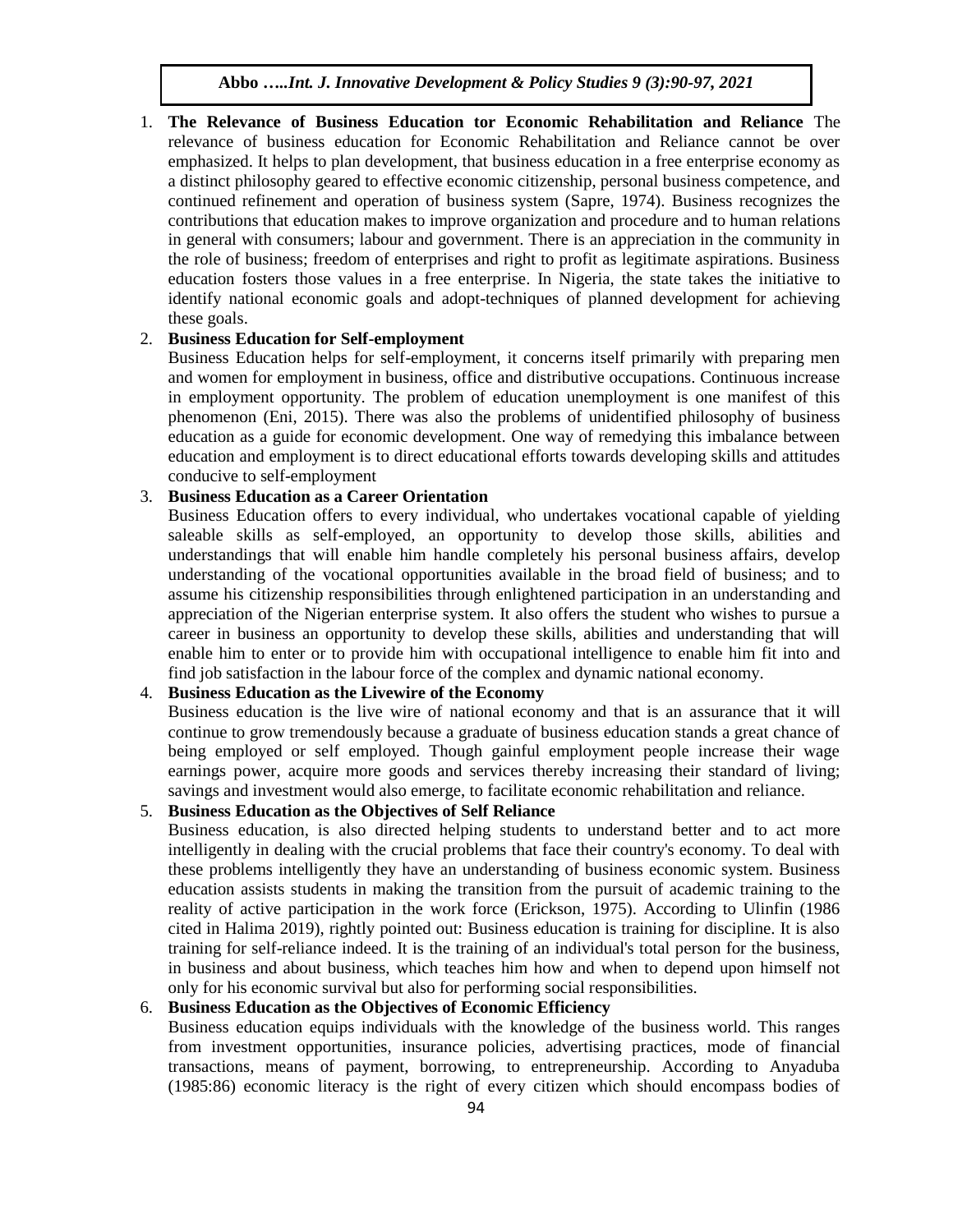knowledge about how the wealth of the nation is derived, how it is distributed and the place of the individual in the scheme of the economy, Nigeria should therefore have to pursue vigorously a viable functional educational programme to enable it achieve its national objectives.

7. **This paper is now stressing for a well-articulated business education programme in this regard.** This is because business education is pivotal to all aspects of managing our national economy. Business education offers all the ingredients needed for higher productivity, efficiency and effectiveness in resource management (Egwuelu, 1992). In addition, its offering is practical, lively, dynamic, its participants and indeed all citizens come across its offering in their daily economic and social activities.

# **Problems of Business Education**

1) Oranu (1987), noted that problem facing business education is lack of knowledge on the part of policy makers and administrators of business education programmes. He lamented that some of the administrators are truly ignorant while more are antagonistic and pay lip service to the crusade in business education.

2) Aina (1986),says that lack of business educational personnel in the Federal and State Ministries of Education to play advisory role in business education. He also referred to the closed and limited academic opportunities for business teachers in Nigerian higher institutions of learning.

3) E. I. Odina asserted that Sack of motivation or incentives to teacher, by the government contribute to the problems of development of business education programme. He said that pupils would have been performing better if teachers are motivated. He maintained that government should vote in money for teacher motivation.

\*) It is observed that the business education departments in the secondary schools, technical colleges, colleges of education, polytechnics and universities in this country are disinclined to dissemination of information about the many newsworthy accomplishments, plans and developments that occur. Educations are often very busy making events happen but fail to see and exploit the public relations potentials of many of their activities thereby losing the opportunities for effective public relations. It is lack of effective communication that gives rise to bad or erroneous impressions on the part of the businessmen and the general public concerning both and business education and business teacher education programmes.

5) According to Izuka, he says lack of poor monetary reward, poor conditions service of business teachers also contribute to the problems of business education. In 1989, International Conference of Nigerian Association of Business Education in Lagos. Ulinfun and Nwaokolo (1989), conducted a survey on twenty (20) randomly selected business educators from five senior secondary schools in Yola south on problems and challenges of business education in Nigeria. Fourteen problems were identified and some of these problems are;

1) Insufficient number of business teachers

2) Absence of instructional gadgets, Dictaphone, typewriters, etc.

3) External (government/ heads caused) frustration.

4) Absence of business education textbooks, journals, magazines for instruction.

5) Inadequate funding by the government.

6) Poor teacher quality especially in skills.

7) Absence of guidance and counseling before students' enrolment for business education courses.

8) Public regulation of business education etc. in the association of business education.

9) Lack of adequate planning, supervision and education of programme activities on the part of educational planners and administrators.

10) Curriculum defects in terms of programme affinity and objectives.

11) Lack of adequate, qualified and committed personnel.

12) Inadequate awareness of the programme offering, value and role played in economic rehabilitation and reliance on the part of students, parents, business community and administrators.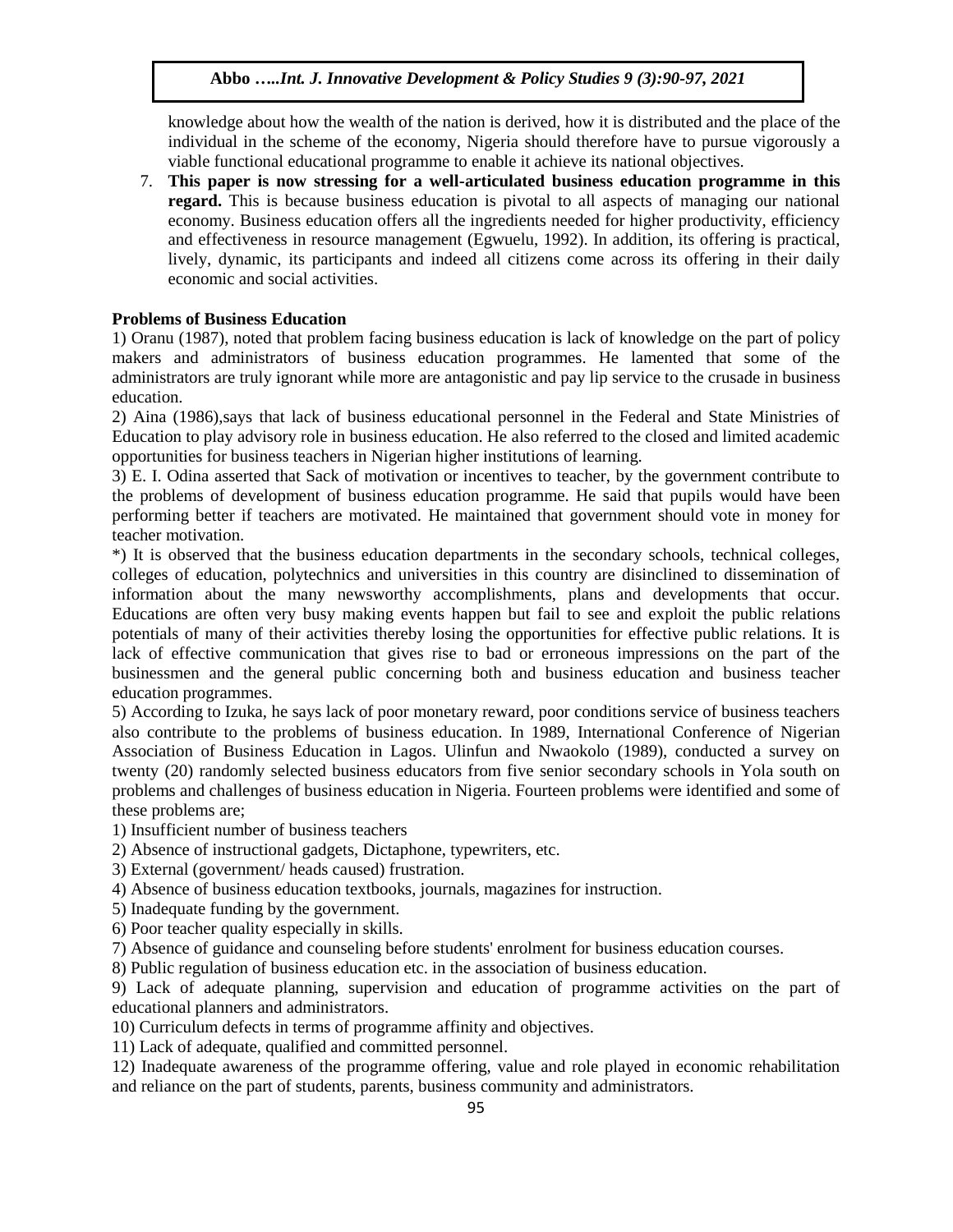This study on a survey on the relevance of business education program to economic development of Nigeria will cover the Curriculum of business education from primary to tertiary education level in Nigeria with the view of identifying the influence on the Nigeria economic development.

## **CONCLUSION**

Everybody involved in economic planning in this country must realize that business education must always be considered as an initiating source growth for economic rehabilitation and self-reliance, planning units must be equipped to undertake or initiate business education early in the planning process. If business is the main engine of economic growth Shonekan (1996), that business education is the gas that runs that engine.

## **RECOMMENDATIONS**

1) Government should allocate sufficient fund to different schools as that as to enable them carry out the programme effectively.

2) Seminars should be organized by different levels of government to lecture parents and students the importance of business education so that academic snobbery will be done away with.

3) The federal and state governments should, as a matter of deliberate policy, identify and find solution or work for business education graduates roaming about the streets, the government should employ them so as to reduce the unemployment to curb out the problem of insufficient business education teachers.

4) The government should also ensure that only business education teachers should be recruited to teach the subject so that problem of unqualified business education teachers should be solved.

5) The federal government should set aside a specific budgetary allocation for business education to rescue it from total collapse, such fund should be used to buy instructional gadgets like typewriters etc.

6) The National Board for Technical Education (NBTE) and the National Commission for Colleges of Education (NCCE) should sponsor the publication of texts, journals and magazines on business education to ensure the availability of textbooks to students.

7) The government should made available the teaching materials in order (o make the lessons more lively and interesting to students.

8) Government should set out time to given some training on teaching methods to business education teachers. This will enable the teachers to improve on their method of teaching. For business education to perform it noble role in Nigeria's economy, all the problems in implementation of its curriculum have to be eliminated; so as to achieve the goal of economic rehabilitation and reliance.

9) Public relations should be considered to mean improved communications between schools and citizens of the community, including parents and those who are engaged in business, and between schools and certain government agencies which have educational responsibilities.

Business educators certainly have a duty here, because one of the perennial problems of business education is that of establishing and improving communications between the school and all those served by the school. Business education has vital and significant story to relate to others within the school, to the school administration, to the parents and taxpayers, and the business communities. Getting (his message across effectively rarely happens by chance it must be planned. In the process of planning, though must be given to the group to be reached, the various media to be used, the ideas lo be presented and then making sure that many notable events occur that are worthy to report.

## **REFERENCES**

Anyadaba, M. U (1986), Business Education Journal Nigeria Association of Educators 1, 687

- Abdulkadir, A.A., 2011. The role of entrepreneurship education in empowering Nigerian youths. Bus Edu. J., 8(1): 14-22.
- Aina, O. (1998). The Funding of Business Education in Nigeria: A Challenge to Educators. Business Education Journal (3) 12.